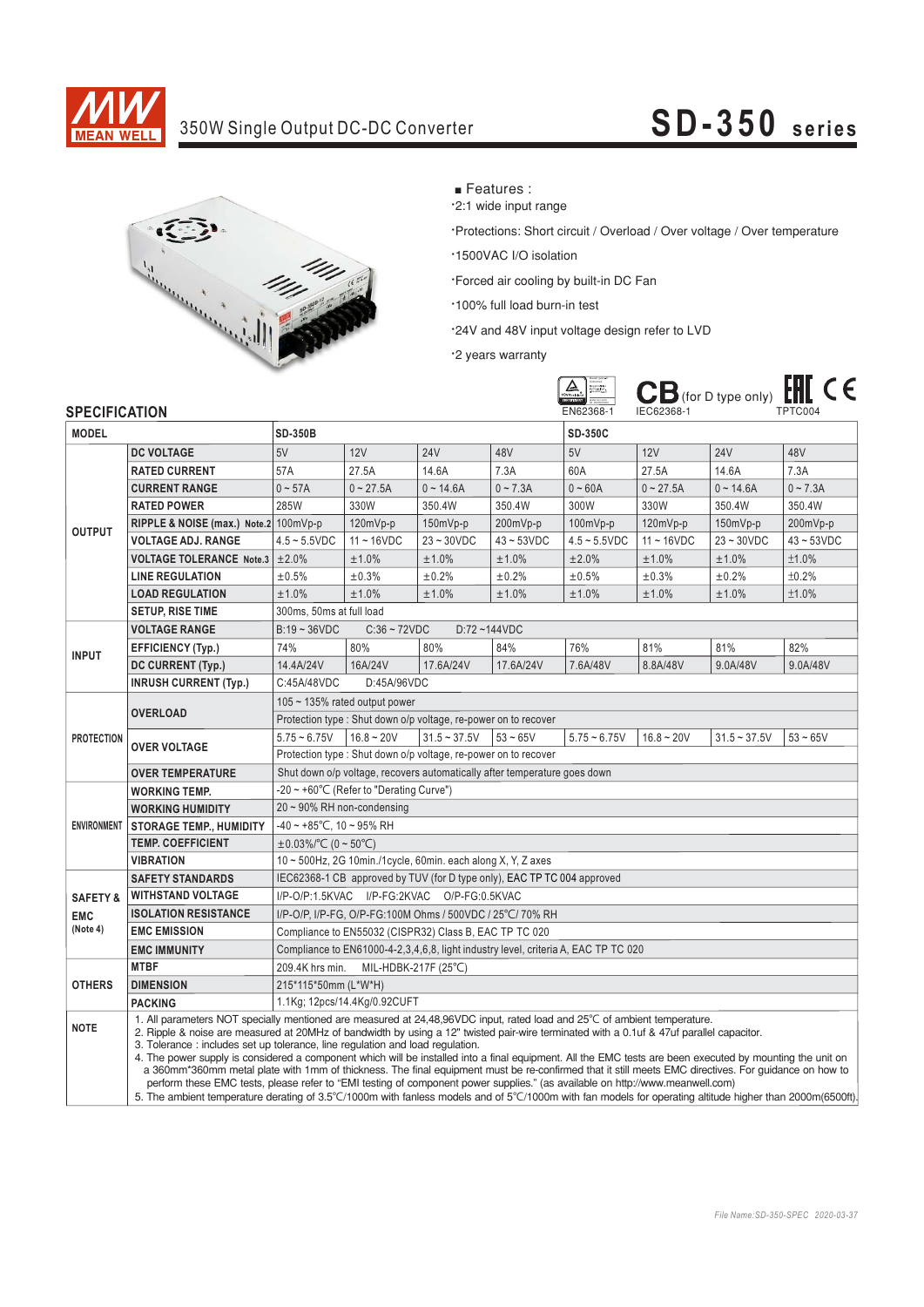

### 350W Single Output DC-DC Converter

# **SD-350 series**



- Features :
- 2:1 wide input range

· Protections: Short circuit / Overload / Over voltage / Over temperature

- .<br>1500VAC I/O isolation
- .<br>Forced air cooling by built-in DC Fan
- ·100% full load burn-in test
- .<br>
'24V(B) and 48V(C) input voltage design refer to LVD

<sup>2</sup> years warranty



#### **SPECIFICATION**

| <b>MODEL</b>        |                                                                                                                                                                                                                                                                                                                                                                                                                                                                                                                                                                                                                                                                                                                                                                                                                                                                                                                                                                          | <b>SD-350D</b>                                                                                                      |               |                |              |  |  |  |  |
|---------------------|--------------------------------------------------------------------------------------------------------------------------------------------------------------------------------------------------------------------------------------------------------------------------------------------------------------------------------------------------------------------------------------------------------------------------------------------------------------------------------------------------------------------------------------------------------------------------------------------------------------------------------------------------------------------------------------------------------------------------------------------------------------------------------------------------------------------------------------------------------------------------------------------------------------------------------------------------------------------------|---------------------------------------------------------------------------------------------------------------------|---------------|----------------|--------------|--|--|--|--|
|                     | <b>DC VOLTAGE</b>                                                                                                                                                                                                                                                                                                                                                                                                                                                                                                                                                                                                                                                                                                                                                                                                                                                                                                                                                        | 5V                                                                                                                  | 12V           | <b>24V</b>     | 48V          |  |  |  |  |
| <b>OUTPUT</b>       | <b>RATED CURRENT</b>                                                                                                                                                                                                                                                                                                                                                                                                                                                                                                                                                                                                                                                                                                                                                                                                                                                                                                                                                     | 60A                                                                                                                 | 29.2A         | 14.6A          | 7.3A         |  |  |  |  |
|                     | <b>CURRENT RANGE</b>                                                                                                                                                                                                                                                                                                                                                                                                                                                                                                                                                                                                                                                                                                                                                                                                                                                                                                                                                     | $0 - 60A$                                                                                                           | $0 - 29.2A$   | $0 - 14.6A$    | $0 - 7.3A$   |  |  |  |  |
|                     | <b>RATED POWER</b>                                                                                                                                                                                                                                                                                                                                                                                                                                                                                                                                                                                                                                                                                                                                                                                                                                                                                                                                                       | 300W                                                                                                                | 350.4W        | 350.4W         | 350.4W       |  |  |  |  |
|                     | RIPPLE & NOISE (max.) Note.2 100mVp-p                                                                                                                                                                                                                                                                                                                                                                                                                                                                                                                                                                                                                                                                                                                                                                                                                                                                                                                                    |                                                                                                                     | $120mVp-p$    | 150mVp-p       | 200mVp-p     |  |  |  |  |
|                     | <b>VOLTAGE ADJ. RANGE</b>                                                                                                                                                                                                                                                                                                                                                                                                                                                                                                                                                                                                                                                                                                                                                                                                                                                                                                                                                | $4.5 - 5.5$ VDC                                                                                                     | $11 - 16$ VDC | $23 - 30$ VDC  | $43 - 53VDC$ |  |  |  |  |
|                     | <b>VOLTAGE TOLERANCE Note.3</b>                                                                                                                                                                                                                                                                                                                                                                                                                                                                                                                                                                                                                                                                                                                                                                                                                                                                                                                                          | ±2.0%                                                                                                               | ±1.0%         | ±1.0%          | ±1.0%        |  |  |  |  |
|                     | <b>LINE REGULATION</b>                                                                                                                                                                                                                                                                                                                                                                                                                                                                                                                                                                                                                                                                                                                                                                                                                                                                                                                                                   | ±0.5%                                                                                                               | ±0.3%         | ±0.2%          | ±0.2%        |  |  |  |  |
|                     | <b>LOAD REGULATION</b>                                                                                                                                                                                                                                                                                                                                                                                                                                                                                                                                                                                                                                                                                                                                                                                                                                                                                                                                                   | ±1.0%                                                                                                               | ±1.0%         | ±1.0%          | ±1.0%        |  |  |  |  |
|                     | <b>SETUP, RISE TIME</b>                                                                                                                                                                                                                                                                                                                                                                                                                                                                                                                                                                                                                                                                                                                                                                                                                                                                                                                                                  | 300ms, 50ms at full load                                                                                            |               |                |              |  |  |  |  |
| <b>INPUT</b>        | <b>VOLTAGE RANGE</b>                                                                                                                                                                                                                                                                                                                                                                                                                                                                                                                                                                                                                                                                                                                                                                                                                                                                                                                                                     | $B:19 - 36VDC$<br>$C:36 - 72VDC$<br>D:72~144VDC                                                                     |               |                |              |  |  |  |  |
|                     | <b>EFFICIENCY (Typ.)</b>                                                                                                                                                                                                                                                                                                                                                                                                                                                                                                                                                                                                                                                                                                                                                                                                                                                                                                                                                 | 78%                                                                                                                 | 83%           | 87%            | 89%          |  |  |  |  |
|                     | DC CURRENT (Typ.)                                                                                                                                                                                                                                                                                                                                                                                                                                                                                                                                                                                                                                                                                                                                                                                                                                                                                                                                                        | 6A/96V                                                                                                              | 6A/96V        | 6A/96V         | 6A/96V       |  |  |  |  |
|                     | <b>INRUSH CURRENT (Typ.)</b>                                                                                                                                                                                                                                                                                                                                                                                                                                                                                                                                                                                                                                                                                                                                                                                                                                                                                                                                             | C:45A/48VDC<br>D:45A/96VDC                                                                                          |               |                |              |  |  |  |  |
| <b>PROTECTION</b>   | <b>OVERLOAD</b>                                                                                                                                                                                                                                                                                                                                                                                                                                                                                                                                                                                                                                                                                                                                                                                                                                                                                                                                                          | 105 $\sim$ 135% rated output power                                                                                  |               |                |              |  |  |  |  |
|                     |                                                                                                                                                                                                                                                                                                                                                                                                                                                                                                                                                                                                                                                                                                                                                                                                                                                                                                                                                                          | Protection type : Shut down o/p voltage, re-power on to recover                                                     |               |                |              |  |  |  |  |
|                     | <b>OVER VOLTAGE</b>                                                                                                                                                                                                                                                                                                                                                                                                                                                                                                                                                                                                                                                                                                                                                                                                                                                                                                                                                      | $5.75 - 6.75V$                                                                                                      | $16.8 - 20V$  | $31.5 - 37.5V$ | $53 - 65V$   |  |  |  |  |
|                     |                                                                                                                                                                                                                                                                                                                                                                                                                                                                                                                                                                                                                                                                                                                                                                                                                                                                                                                                                                          | Protection type: Shut down o/p voltage, re-power on to recover                                                      |               |                |              |  |  |  |  |
|                     | <b>OVER TEMPERATURE</b>                                                                                                                                                                                                                                                                                                                                                                                                                                                                                                                                                                                                                                                                                                                                                                                                                                                                                                                                                  | Shut down o/p voltage, recovers automatically after temperature goes down                                           |               |                |              |  |  |  |  |
| <b>ENVIRONMENT</b>  | <b>WORKING TEMP.</b>                                                                                                                                                                                                                                                                                                                                                                                                                                                                                                                                                                                                                                                                                                                                                                                                                                                                                                                                                     | -20 ~ +60°C (Refer to "Derating Curve")                                                                             |               |                |              |  |  |  |  |
|                     | <b>WORKING HUMIDITY</b>                                                                                                                                                                                                                                                                                                                                                                                                                                                                                                                                                                                                                                                                                                                                                                                                                                                                                                                                                  | $20 \sim 90\%$ RH non-condensing                                                                                    |               |                |              |  |  |  |  |
|                     | <b>STORAGE TEMP., HUMIDITY</b>                                                                                                                                                                                                                                                                                                                                                                                                                                                                                                                                                                                                                                                                                                                                                                                                                                                                                                                                           | $-40 \sim +85^{\circ}$ C, 10 ~ 95% RH                                                                               |               |                |              |  |  |  |  |
|                     | <b>TEMP. COEFFICIENT</b>                                                                                                                                                                                                                                                                                                                                                                                                                                                                                                                                                                                                                                                                                                                                                                                                                                                                                                                                                 | $\pm 0.03\%$ $\degree$ C (0 ~ 50 $\degree$ C)                                                                       |               |                |              |  |  |  |  |
|                     | <b>VIBRATION</b>                                                                                                                                                                                                                                                                                                                                                                                                                                                                                                                                                                                                                                                                                                                                                                                                                                                                                                                                                         | 10 ~ 500Hz, 2G 10min./1cycle, 60min. each along X, Y, Z axes                                                        |               |                |              |  |  |  |  |
|                     | <b>SAFETY STANDARDS</b>                                                                                                                                                                                                                                                                                                                                                                                                                                                                                                                                                                                                                                                                                                                                                                                                                                                                                                                                                  | IEC62368-1 CB approved by TUV (for D type only), EAC TP TC 004 approved                                             |               |                |              |  |  |  |  |
| <b>SAFETY &amp;</b> | <b>WITHSTAND VOLTAGE</b>                                                                                                                                                                                                                                                                                                                                                                                                                                                                                                                                                                                                                                                                                                                                                                                                                                                                                                                                                 | I/P-O/P:1.5KVAC I/P-FG:2KVAC O/P-FG:0.5KVAC                                                                         |               |                |              |  |  |  |  |
| <b>EMC</b>          | <b>ISOLATION RESISTANCE</b>                                                                                                                                                                                                                                                                                                                                                                                                                                                                                                                                                                                                                                                                                                                                                                                                                                                                                                                                              | I/P-O/P. I/P-FG. O/P-FG:100M Ohms / 500VDC / 25°C/ 70% RH<br>Compliance to EN55022 (CISPR22) Class B, EAC TP TC 020 |               |                |              |  |  |  |  |
| (Note 4)            | <b>EMC EMISSION</b>                                                                                                                                                                                                                                                                                                                                                                                                                                                                                                                                                                                                                                                                                                                                                                                                                                                                                                                                                      |                                                                                                                     |               |                |              |  |  |  |  |
|                     | <b>EMC IMMUNITY</b>                                                                                                                                                                                                                                                                                                                                                                                                                                                                                                                                                                                                                                                                                                                                                                                                                                                                                                                                                      | Compliance to EN61000-4-2,3,4,6,8, light industry level, criteria A, EAC TP TC 020                                  |               |                |              |  |  |  |  |
| <b>OTHERS</b>       | <b>MTBF</b>                                                                                                                                                                                                                                                                                                                                                                                                                                                                                                                                                                                                                                                                                                                                                                                                                                                                                                                                                              | 209.4K hrs min.<br>MIL-HDBK-217F (25°C)                                                                             |               |                |              |  |  |  |  |
|                     | <b>DIMENSION</b>                                                                                                                                                                                                                                                                                                                                                                                                                                                                                                                                                                                                                                                                                                                                                                                                                                                                                                                                                         | 215*115*50mm (L*W*H)                                                                                                |               |                |              |  |  |  |  |
|                     | <b>PACKING</b>                                                                                                                                                                                                                                                                                                                                                                                                                                                                                                                                                                                                                                                                                                                                                                                                                                                                                                                                                           | 1.1Kg; 12pcs/14.4Kg/0.92CUFT                                                                                        |               |                |              |  |  |  |  |
| <b>NOTE</b>         | 1. All parameters NOT specially mentioned are measured at 24,48,96VDC input, rated load and 25°C of ambient temperature.<br>2. Ripple & noise are measured at 20MHz of bandwidth by using a 12" twisted pair-wire terminated with a 0.1uf & 47uf parallel capacitor.<br>3. Tolerance : includes set up tolerance, line regulation and load regulation.<br>4. The power supply is considered a component which will be installed into a final equipment. All the EMC tests are been executed by mounting the unit on<br>a 360mm*360mm metal plate with 1mm of thickness. The final equipment must be re-confirmed that it still meets EMC directives. For quidance on how to<br>perform these EMC tests, please refer to "EMI testing of component power supplies." (as available on http://www.meanwell.com)<br>5. The ambient temperature derating of 3.5°C/1000m with fanless models and of 5°C/1000m with fan models for operating altitude higher than 2000m(6500ft) |                                                                                                                     |               |                |              |  |  |  |  |